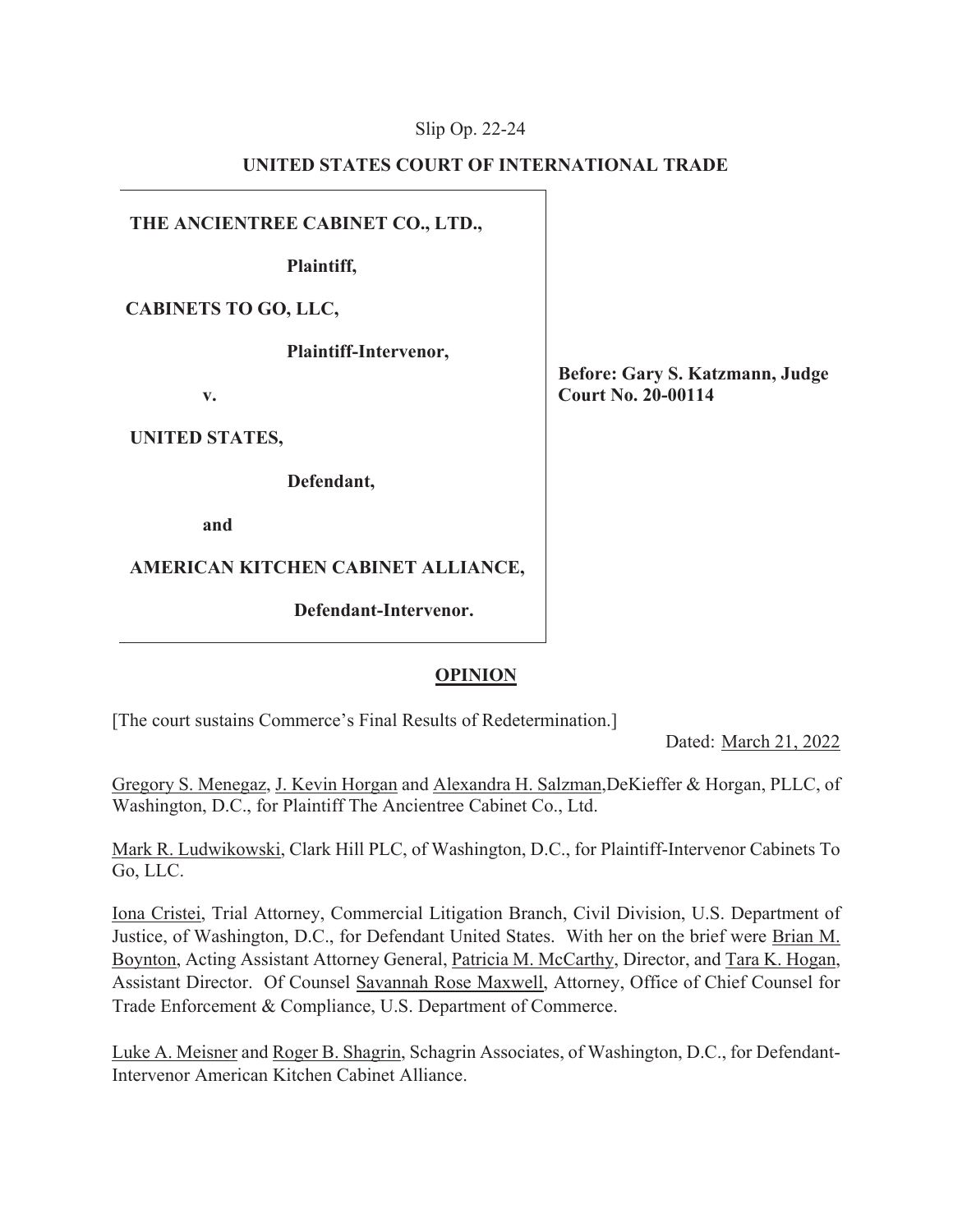Katzmann, Judge: The Ancientree Cabinet Co., Ltd. ("Plaintiff" or "Ancientree") brought this action to contest the U.S. Department of Commerce's ("Commerce") final affirmative antidumping duty ("AD") determination in its investigation of wooden cabinets and vanities from the People's Republic of China ("China"). Ancientree challenged Commerce's determination, alleging that its selection of Romania as primary surrogate country and subsequent analysis of surrogate factors of production were unsupported by substantial evidence, and that its calculation of financial ratios was arbitrary and capricious. Ancientree Cabinet Co., Ltd. v. United States, 45 CIT \_\_, \_\_, 532 F. Supp. 3d 1241, 1247 (2021). The court determined that, while Commerce's surrogate country selection and surrogate FOP analysis were adequately supported by the record, its financial ratio calculations required remand for further explanation. Id. at 1265. Commerce having now provided additional explanation of its calculations, the court concludes that the financial ratio calculations are supported by substantial evidence and sustains Commerce's determination on remand.

#### **BACKGROUND**

## *I. Legal and Factual Background*

The court set out the relevant legal and factual background of the proceedings in further detail in its previous opinion, Ancientree Cabinet Co., Ltd. v. United States, 532 Supp. 3d 1241 ("Ancientree I"). Information relevant to the instant opinion is set forth below.

Where, as here, the merchandise under investigation is exported from a non-market economy ("NME"),<sup>1</sup> Commerce determines the normal value of the subject merchandise in large

<sup>1</sup> See AD Investigation of Certain Aluminum Foil from the People's Republic of China: Affirmative Prelim. Determination of Sales at Less-Than-Fair Value and Postponement of Final Determination, 82 Fed. Reg. 50,858, 50,861 (Dep't Commerce Nov. 2, 2017) (finding that China is a non-market economy).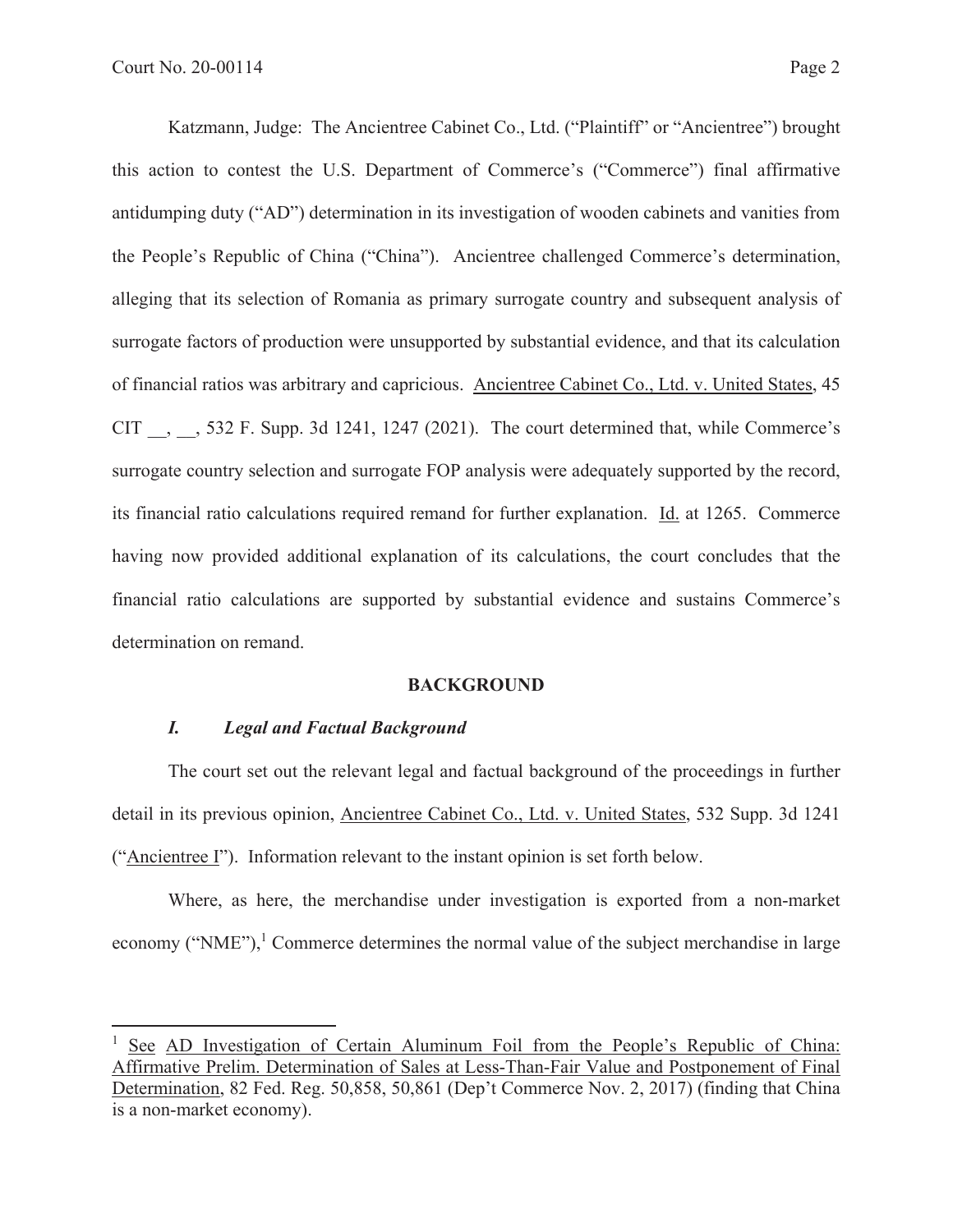part through valuation of the manufacturer's factors of production ("FOPs"). 19 U.S.C.  $§ 1677b(c)(1)$ . FOPs are the factors "utilized in producing merchandise," and include the "hours" of labor required, . . . quantities of raw materials employed, . . . amounts of energy and other utilities consumed, and . . . representative capital costs, including depreciation," among other factors. 19 U.S.C. §  $1677b(c)(1)$ ,  $(3)(A)$ – $(D)$ .

Commerce is required to value the FOPs reported by NME manufacturers on the basis of "the best available information regarding the values of such factors in a market economy country or countries" it identifies. 19 U.S.C. §  $1677b(c)(1)(B)$ . These countries -- commonly known as "surrogate countries" -- must, to the extent possible, display "a level of economic development comparable to that of the [NME] country" as well as "significant produc[tion] of comparable merchandise." 19 U.S.C. § 1677b(c)(4). Once the surrogate country or countries are selected, Commerce generates "surrogate financial ratios from 'the financial statements of . . . manufacturing firms'" within the primary surrogate country, relying on those "select financial statements" which provide the "best available information." Ancientree I, 532 F. Supp. 3d at 1248 (quoting CP Kelco US, Inc. v. United States, 40 CIT \_\_, \_\_, 2016 WL 1403657 at \*1 (2016)).

The investigation of wooden cabinets and vanities from China currently before the court was initiated by Commerce on March 26, 2019. See Wooden Cabinets and Vanities and Components Thereof From the People's Republic of China: Initiation of Less-Than-Fair-Value Investigation, 84 Fed. Reg. 12,587 (Dep't Commerce Apr. 2, 2019) (initiating AD investigation for the period of investigation of July 1, 2018 to December 31, 2018). Commerce selected Ancientree as a mandatory respondent to the investigation, see Respondent Selection Mem. (Dep't Commerce June 4, 2019), P.R. 838, and accordingly requested that Ancientree report the FOPs consumed to produce its wooden cabinets, see AD Questionnaire (Dep't Commerce Apr. 25,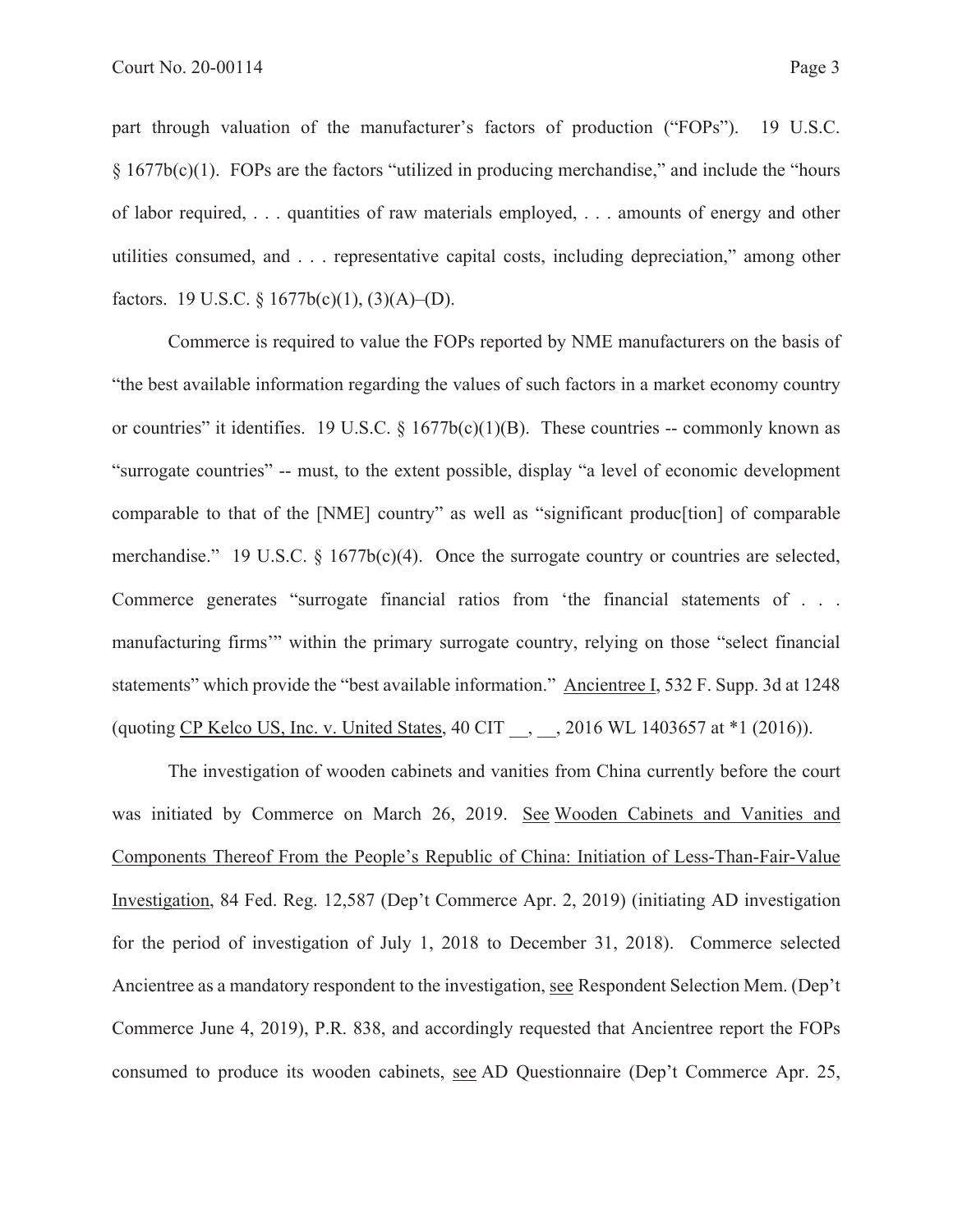2019), P.R. 842. Ancientree, in response, "reported various FOPs, including birch and poplar sawnwood, particleboard, medium density fibreboard . . . and paint." Ancientree I, 532 F. Supp. 3d at 1249–50.

At around the same time, Commerce's Office of Policy ("OP") determined, based on data from the World Development Report, that Romania, Malaysia, Russia, Mexico, Brazil, and Kazakhstan were all countries at a comparable level of economic development to China, and requested interested party comments on potential surrogates. See Request for Economic Development, Surrogate Country and Surrogate Value Cmts. and Information at 1–2, Attach. (Dep't Commerce June 17, 2019), P.R. 850. Defendant-Intervenor American Kitchen Cabinet Alliance ("AKC Alliance") recommended Romania as the primary surrogate country, while Ancientree recommended Malaysia. See Petitioner, Initial Surrogate Value Cmts. (Aug. 7, 2019), P.R. 956–61 ("AKC Alliance Prelim. SV Comments"); Ancientree, Prelim. Surrogate Value Submission (Aug. 7, 2019), P.R. 952–53 ("Ancientree Prelim. SV Comments").

On October 9, 2019, after consideration of the various submissions, Commerce issued its preliminary determination. See Wooden Cabinets and Vanities and Components Thereof from the People's Republic of China: Prelim. Affirmative Determ. of Sales at Less than Fair Value, Postponement of Final Determ. and Extension of Provisional Measures, 84 Fed. Reg. 54,106 (Dep't Commerce Oct. 9, 2019) ("Preliminary Determination"), and accompanying Preliminary Decision Memorandum (Oct. 9, 2019) P.R. 1407 ("PDM"), as corrected by Wooden Cabinets and Vanities and Components Thereof from the People's Republic of China: Prelim. Affirmative Determ. of Sales at Less than Fair Value, Postponement of Final Determ. and Extension of Provisional Measures, 84 Fed. Reg. 56,420 (Dep't Commerce Oct. 22, 2019). In the Preliminary Determination Commerce selected Romania as the primary surrogate country, finding that its level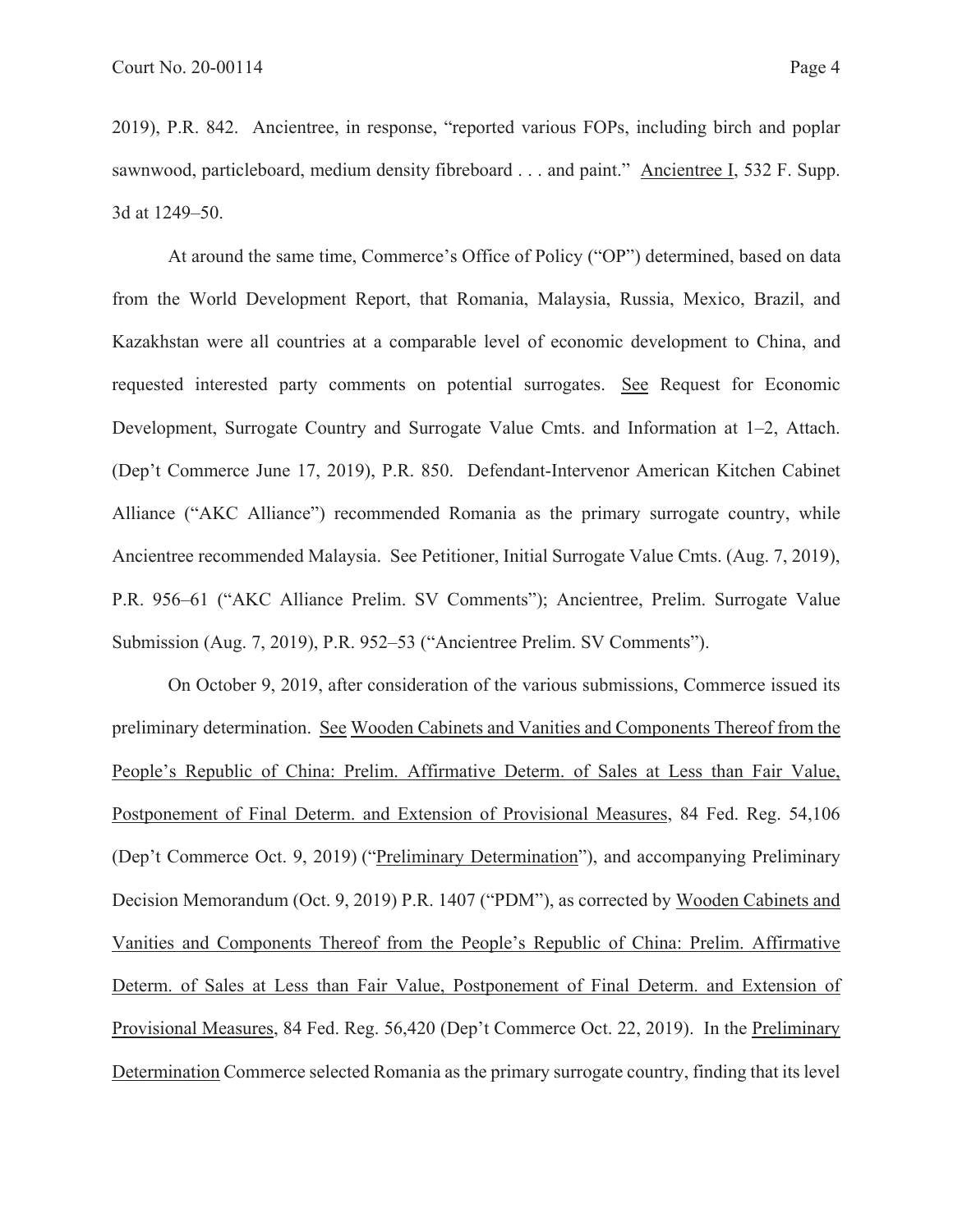of economic development was comparable to China's, that it was a significant producer of comparable merchandise, and its producers could supply reliable surrogate value data. See PDM at 14. Commerce accordingly preliminarily valued Ancientree's FOPs on the basis of the Romanian surrogate data, and calculated surrogate financial ratios from the financial statements of Romanian manufacturer S.C. Sigstrat S.A. ("Sigstrat"). Id. at 13–14; Prelim. Surrogate Value Memo (Dep't Commerce Oct. 3, 2019), P.R. 1411–12 ("Prelim. SV Memo").

On February 28, 2020, Commerce issued its final determination, in which it concluded that wooden cabinets and vanities from China were being sold at less than fair value in the United States and calculated the applicable AD rate. See Wooden Cabinets and Vanities and Components Thereof from the People's Republic of China: Final Affirmative Determ. of Sales at Less Than Fair Value, 85 Fed. Reg. 11,953 (Dep't Commerce Feb. 28, 2020), as corrected by Wooden Cabinets and Vanities and Components Thereof From the People's Republic of China: Corrected Notice of Final Affirmative Determ. of Sales at Less Than Fair Value, 85 Fed. Reg. 17,855 (Dep't Commerce Mar. 31, 2020) ("Final Determination"), and accompanying Issues and Decision Memorandum (Feb. 21, 2020), P.R. 1554 ("IDM"). In its Final Determination, Commerce largely maintained the surrogate value analysis from the Preliminary Determination, including both its selection of Romania as primary surrogate country and its calculation of surrogate financial ratios from Sigstrat's financial statements. IDM at 29–40. Commerce issued a final AD order on April 21, 2020. Wooden Cabinets and Vanities and Components Thereof From the People's Republic of China: Antidumping Duty Order, 85 Fed. Reg. 22,126 (Dep't Commerce Apr. 21, 2020) ("Order"). This appeal followed.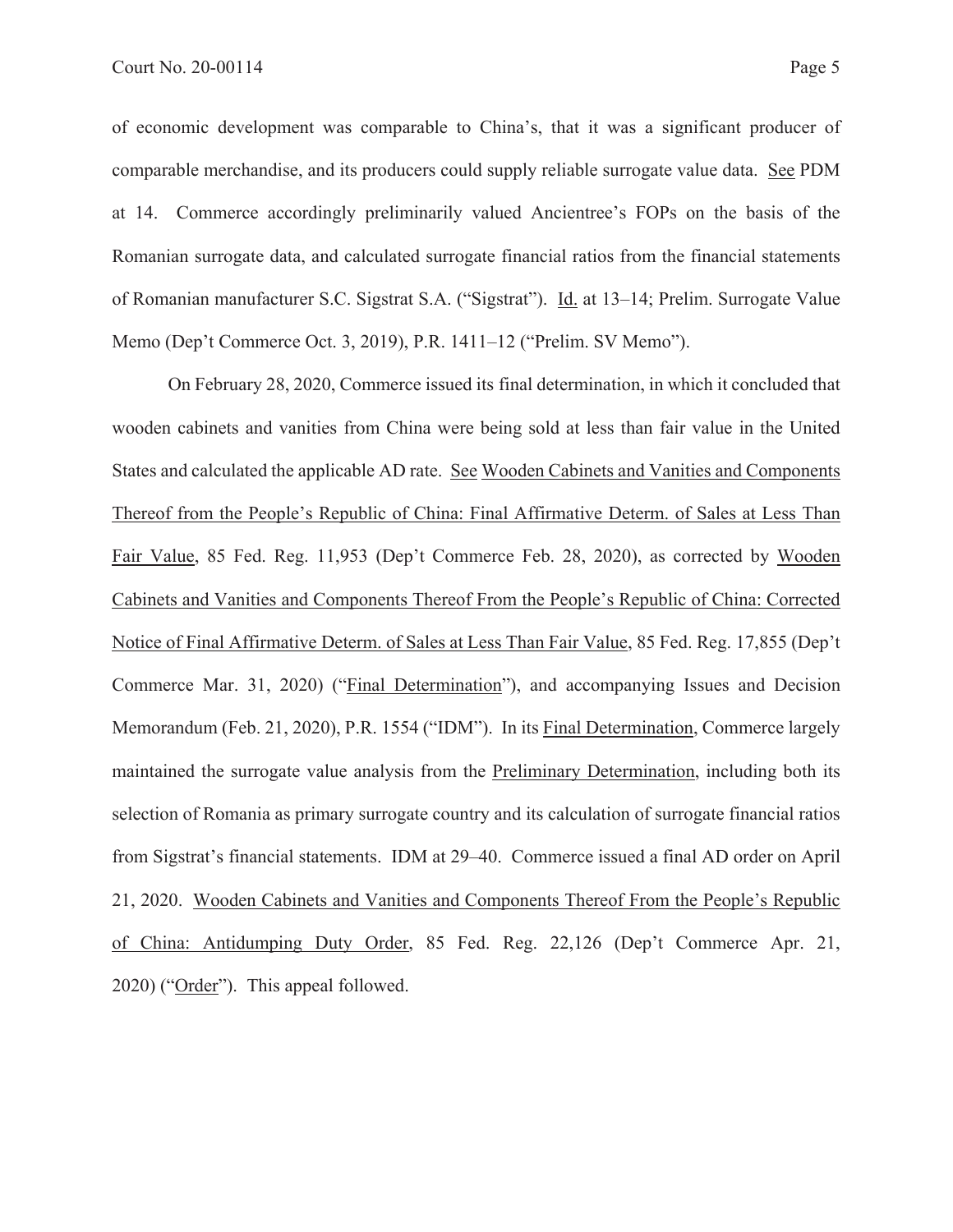### *II. Procedural History*

Ancientree initiated this challenge to Commerce's Final Determination on May 21, 2020. Summons, ECF No. 1; Compl., ECF No. 6. AKC Alliance joined the litigation as Defendant-Intervenor on June 17, 2020. Consent Mot. to Intervene as Def.-Inter., ECF No. 10; Order Granting Mot. to Intervene, ECF No. 14. Cabinets To Go, LLC then joined this litigation as Plaintiff-Intervenor on June 19, 2020. Consent Mot. to Intervene as Pl.-Inter., ECF No. 15; Order Granting Mot. to Intervene, ECF No. 19. After consideration of the motions filed by Ancientree and Cabinets To Go, LLC for judgment on the agency record, and the opposition of the United States ("the Government") and AKC Alliance, the court sustained the Final Determination with respect to Commerce's selection of Romania as primary surrogate country and its selection of surrogate values, but remanded for further explanation Commerce's calculation of financial ratios. Ancientree I, 532 F. Supp. 3d at 1265–66. In particular, the court determined that Commerce failed to adequately address Ancientree's argument that the financial ratio calculations "differed from Commerce's past calculations of financial ratios using Sigstrat's financial statements" by employing substantially fewer line items. Id. at 1260.

On October 12, 2021, Commerce filed its remand results. Final Results of Redeterm. Pursuant to Court Remand, ECF No. 61-1 ("Remand Results"). Ancientree and Defendant-Intervenor AKC Alliance each filed comments on the Remand Results in early November, and both AKC Alliance and the Government replied to Ancientree's comments in December of 2021. Def.-Inter.'s Cmts. on the U.S. Dep't of Commerce's Final Remand Redeterm., Nov. 10, 2021, ECF No. 66 ("Def-Inter.'s Br."); Pl.'s Cmts. in Opp. to Remand Redeterm., Nov. 12, 2021, ECF No. 67 ("Pl.'s Br."); Def.-Inter.'s Reply to Pl.'s Cmts. on the U.S. Dep't of Commerce's Final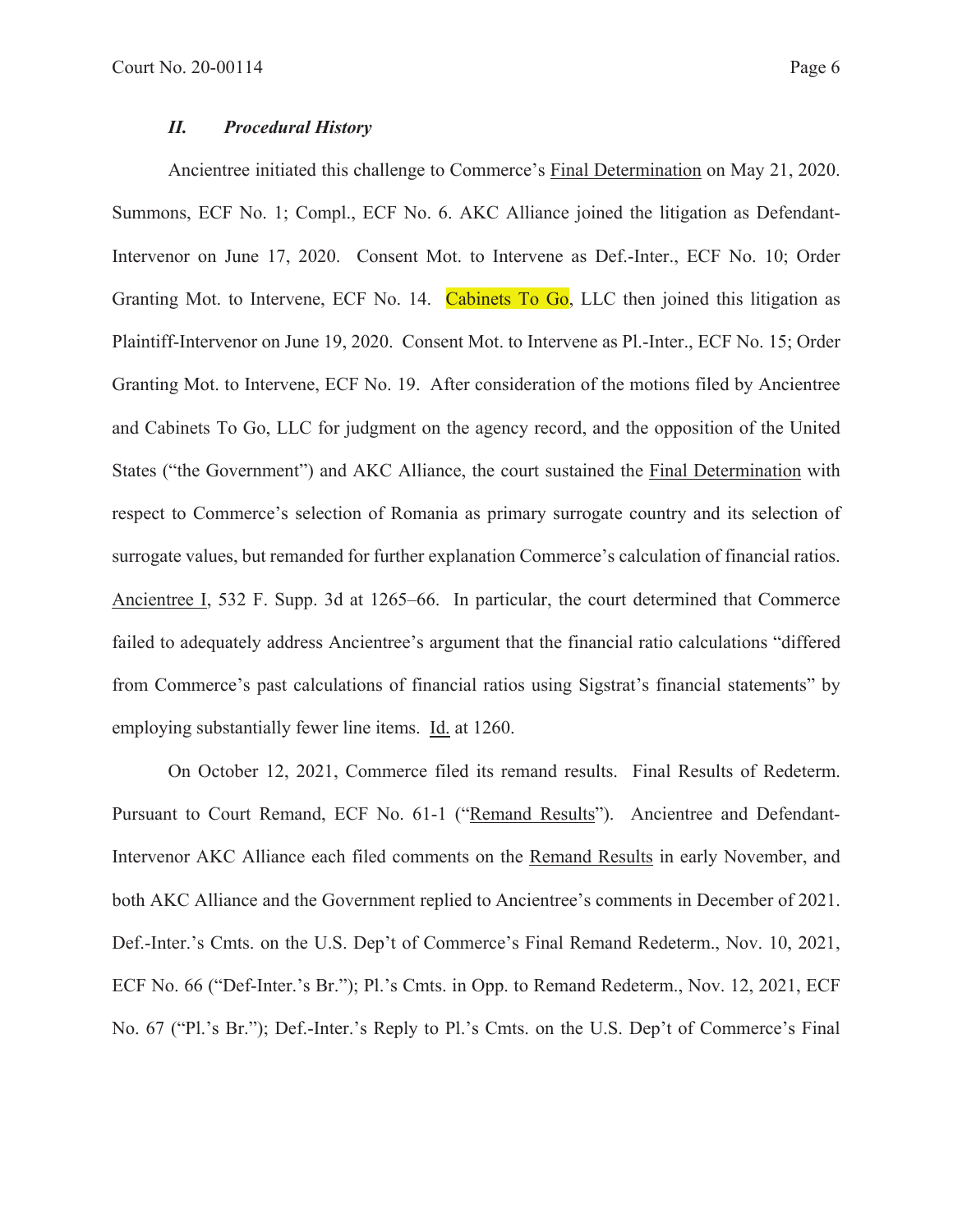Remand Redeterm., Dec. 21, 2021, ECF No. 70 ("Def.-Inter.'s Reply"); Def.'s Resp. to Cmts. on Remand Redeterm., Dec. 21, 2021, ECF No. 71 ("Def.'s Reply").

#### **JURISDICTION AND STANDARD OF REVIEW**

The court has jurisdiction over this action pursuant to 28 U.S.C. § 1581(c). The standard of review in this action is set forth in 19 U.S.C. § 1516a(b)(1)(B)(i): "[t]he court shall hold unlawful any determination, finding or conclusion found . . . to be unsupported by substantial evidence on the record, or otherwise not in accordance with law." A determination by Commerce "is supported by substantial evidence if a reasonable mind might accept the evidence as sufficient to support the finding." Maverick Tube Corp. v. United States, 857 F.3d 1353, 1359 (Fed. Cir. 2017) (citing Consol. Edison Co. of N.Y. v. NLRB, 305 U.S. 197, 229 (1938)). The court also reviews the determinations pursuant to remand "for compliance with the court's remand order." Beijing Tianhai Indus. Co. v. United States, 39 CIT \_\_, \_\_, 106 F. Supp. 3d 1342, 1346 (2015) (quoting Yantai Xinke Steel Structure Co. v. United States, 38 CIT \_\_, \_\_, 2014 WL 1387529 at  $*2(2014)$ .

### **DISCUSSION**

On remand, Commerce continues to find that by beginning its financial ratio calculations with the cost of goods sold, "and not the income statement line items as Ancientree suggested, [it] used the methodology which yielded the most precise ratios possible, given the information present on this record." Remand Results at 20. In compliance with the court's remand instructions, Commerce responds directly to Ancientree's allegations that "Commerce's preliminary financial ratio calculation differed from Commerce's past calculations of financial ratios using Sigstrat's financial statements" and was therefore arbitrary and capricious. Ancientree I, 532 F. Supp. 3d at 1260. Commerce explains that while both Ancientree and AKC Alliance proposed methodologies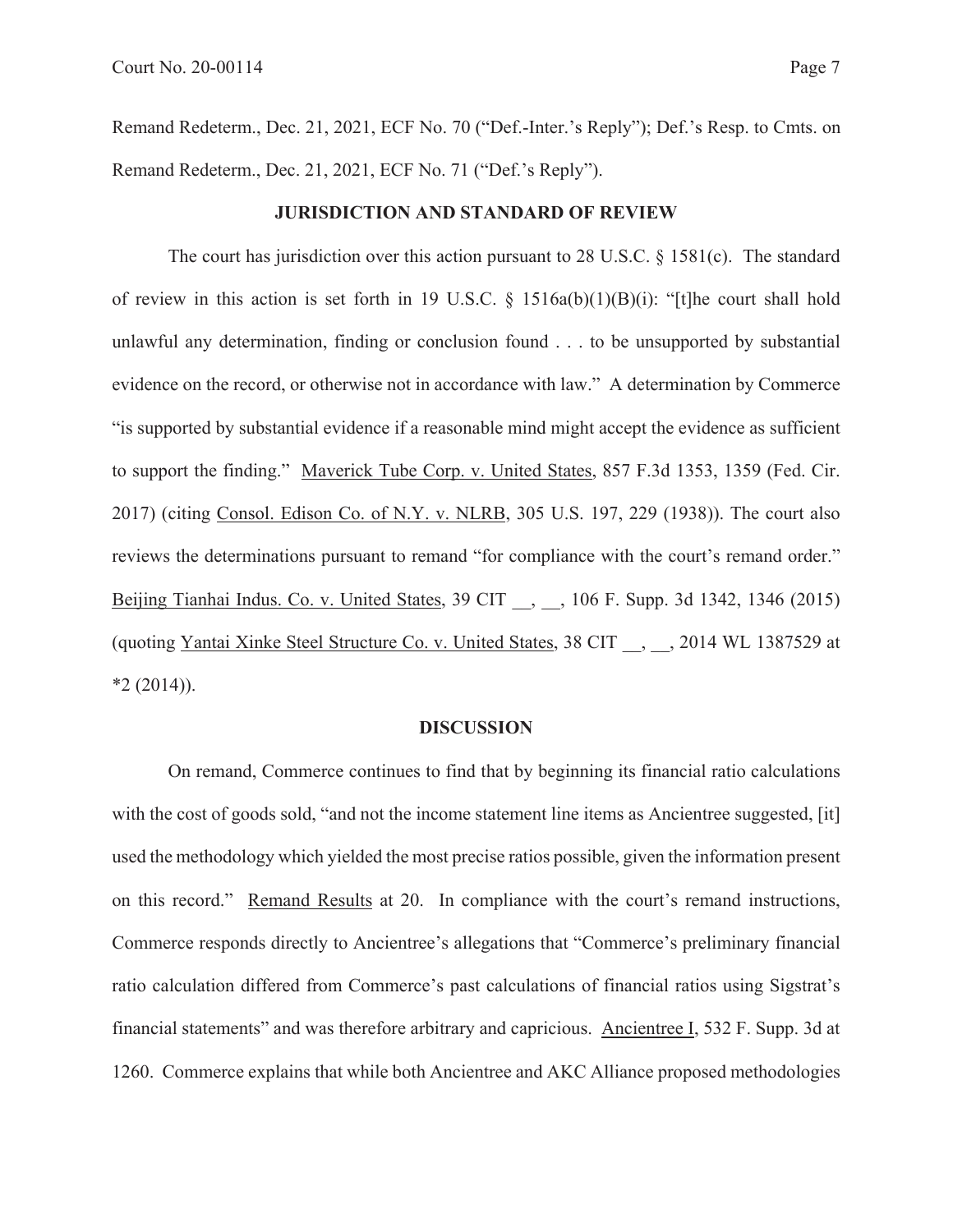for calculating financial ratios from Sigstrat's financial statements, Ancientree's started with line items from the income statement -- i.e., "costs identified by type of transaction" -- and AKC Alliance's started with Note 7 to the financial statements, which "identifies costs by function." Remand Results at 10. Commerce adopted the latter methodology in the Final Determination, and adopts it again on remand, because starting with costs by function "allows Commerce to properly classify the costs as either manufacturing costs, operating costs . . . or financial expenses." Id. This in turn allows Commerce to "accurately calculate the cost of manufacturing ('COM')" and to "segregate the COM between direct manufacturing costs and factory overhead" by comparing the change in finished inventory and the cost of goods sold ("COGS"). Id. at 10–11. If Commerce were instead to rely on Sigstrat's income statement line-items identified by type of transaction, it would need to make additional assumptions to calculate a financial ratio, as it "cannot go behind surrogate financial statements to determine precisely what each item includes or to what activity it relates" where the data does not itself identify the function of a given expense.<sup>2</sup> Id. at 16. On this basis, Commerce concludes that calculating financial ratios from Note 7's costs-by-function accounting (including COGS) satisfies 19 U.S.C.  $\S$  1677b(c)(1)(B)'s requirement that "the valuation of the factors of production [in an NME] shall be based on the best available information regarding the values of such factors."

With respect to Ancientree's argument that, in any case, Commerce deviates from past practice by relying on Note 7's costs-by-function data over the line items identified by Ancientree,

<sup>&</sup>lt;sup>2</sup> Commerce's practice of "refraining from 'peeking behind' the underlying data of surrogate financial statements" is longstanding, and was established in light of Commerce's inability to either "compel responses from third parties" or "ensure the timeliness or accuracy" of such responses. CS Wind Vietnam Co., Ltd. v. United States, 41 CIT , , 219 F. Supp. 3d 1273, 1279 (2017) (citation omitted), aff'd 721 Fed. Appx. 993 (Fed. Cir. 2018) (per curiam). Although not challenged in the present case, the court has previously found that that the maintenance of this policy is not an abuse of Commerce's discretion, and continues to do so here. Id. at 1284.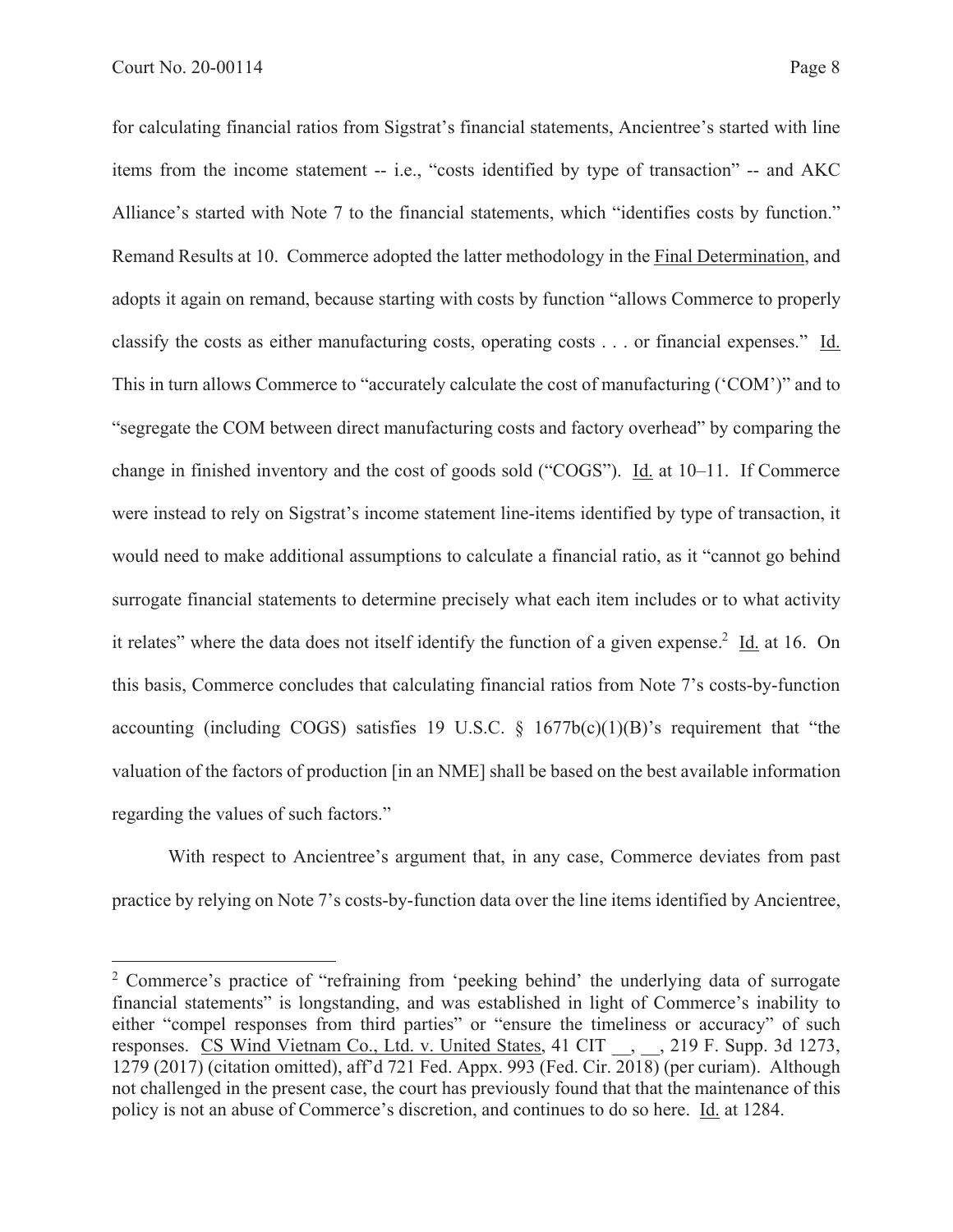Commerce explains that in fact, it "prefers to use financial statements that list costs by function rather than type of transaction, because expenses such as labor can relate to manufacturing, administration, and selling" and further, "its preference is to use financial statements that include a line item for the costs of goods sold." Id. at 11–12 (quoting Nantong Uniphos Chems. Co. v. United States, 43 CIT , , 415 F. Supp. 3d 1345, 1354–55 (2019)). Commerce further notes that while it did not rely on COGS (and costs by function generally) to calculate surrogate financial ratios from Sigstrat's financial statements in Multilayered Wood Flooring from the People's Republic of China: Final Results of the Antidumping Duty Admin. Rev. and Final Determ. of No Shipments: 2016–2017, 84 Fed. Reg. 38,002 (Dep't Commerce Aug. 5, 2019) ("MLWF 2016– 2017") -- a prior investigation highlighted by Ancientree -- it did rely on COGS and costs by function in Multilayered Wood Flooring from the People's Republic of China: Final Results of Antidumping Administrative Review; 2013–2014, 81 Fed. Reg. 46,899 (Dep't Commerce July 19, 2016) ("MLWF 2013–2014"). Id. at 17–18. Indeed, in the latter review, Commerce explains that it calculated financial ratios from the same Note 7 explanation of costs employed in the instant investigation. Id. at 18 (quoting MLWF 2013–2014 and accompanying IDM at 27–28). Although Commerce acknowledges that it employed Ancientree's methodology in MLWF 2016–2017, it notes that "the adjustments made in each segment may not be appropriate in other segments, let alone other proceedings" and declines to adopt the same methodology in the present case given the information on the record. Id. at 20.

In response, Ancientree disputes Commerce's assertion that its selected methodology is more accurate than the line-item analysis Ancientree proposed. Pl.'s Br. at 1. Ancientree again argues that beginning with Note 7's costs-by-function breakdown is contrary to Commerce's "normal and logical calculation methodology," and that calculation of the surrogate financial ratios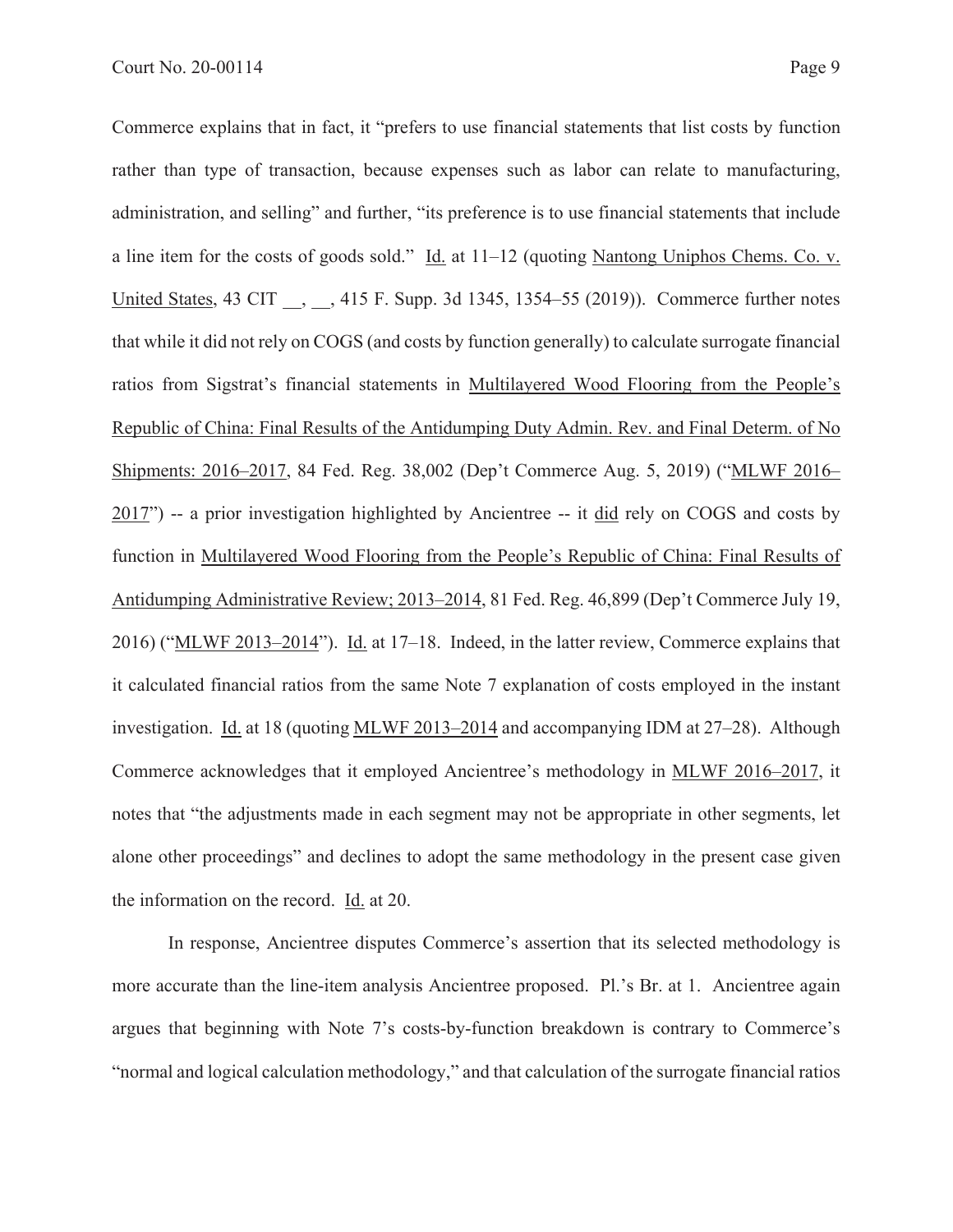must begin with the income statement's line-item classifications. Id. at 2. Disputing Commerce's assertion that an analysis based on COGS more accurately apportions costs that, when viewed on a transactional basis, commingle manufacturing, administration, and selling expenses, Ancientree argues that Commerce's failure to consider specific transactional line items (including "raw materials and consumable expenses" and "personnel expenditure") reduces the accuracy of the calculated ratio. Id. at 5. Ancientree reiterates its argument that Commerce "uniquely" relies on the costs-by-function breakdown set out in Note 7 in this investigation -- rather than basing its ratio calculation on the income statement -- and fails to "adequately or reasonably explain[] why it calculated the ratios differently in this investigation or how accuracy has been increased by this change." Id. at 6–7. Finally, Ancientree contends that where Commerce does consider line items from the income statement, as it does "outside expenses (with energy and water)," its adjustments to and assignment of those costs "amount[s] to pure speculation" and the resultant ratio cannot be supported by substantial evidence.<sup>3</sup> Id. at 5.

Ancientree's arguments are opposed by the Government and AKC Alliance, each of whom support Commerce's remand results. Both the Government and AKC Alliance argue that Commerce's financial ratio calculation methodology is more accurate than Ancientree's proposed alternative, and is supported by substantial evidence. Def.'s Reply at 11–14; Def.-Inter.'s Br. at 2. AKC Alliance further notes that while a minimum level of detail is required for Commerce's analysis to be accurate, once the accuracy requirement is satisfied, "there is no general preference to use as many line items as possible." Def.-Inter.'s Reply at 5–6. The Government and AKC

<sup>&</sup>lt;sup>3</sup> Ancientree also alleges that Commerce's analysis runs "contrary to the flow" of Sigstrat's financial statements. Pl.'s Br. at 2. As Ancientree fails to provide any evidence for its apparent contention that reading a statement "out of order" renders its contents unreliable, the court declines to address this argument further.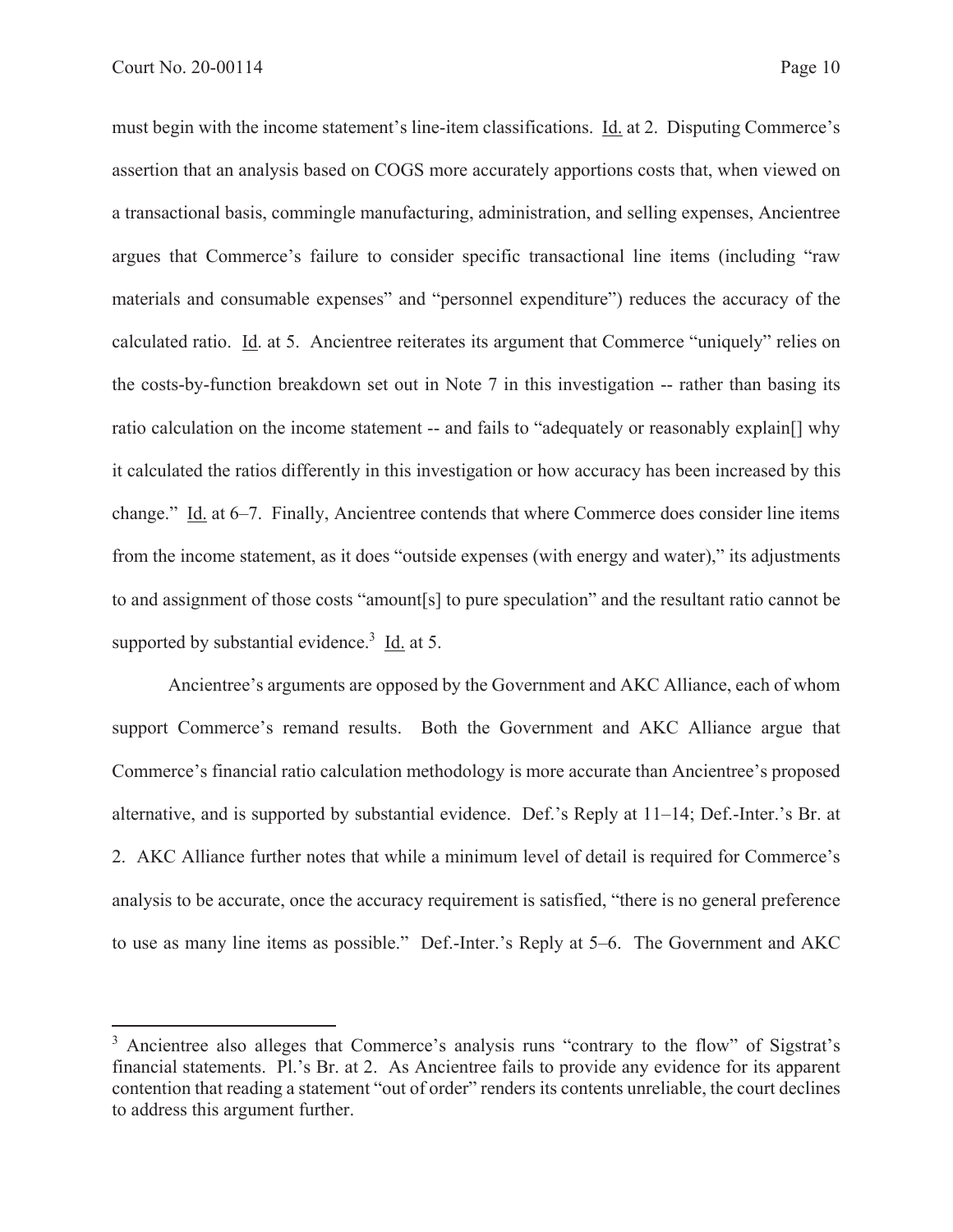Alliance also contend that Commerce reasonably determined it was not departing from past practice by basing its ratio calculation on Note 7 rather than the income statement. Def.'s Reply at 15–18; Def.-Inter.'s Reply at 2–3, 6. Both parties note Commerce's stated preference for using COGS as the starting point for a valuation of manufacturing overhead, profits, and selling, general and administrative expenses. Def.'s Reply at 12; Def.-Inter.'s Reply at 3. They each additionally argue that the "past practice" identified by Ancientree is unsupported by evidence on the record and in any case fails to compel Commerce to rely on the income statement in the present case. Def.'s Reply at 15–16; Def.-Inter.'s Reply at 6–7. Finally, the Government contests Ancientree's assertion that Commerce's analysis of "outside expenses (with energy and water)" rests on mere speculation; arguing instead that Commerce's approach to adjustment and allocation was reasoned and conservative. Def.'s Reply at 23–24.

The court concludes that Commerce adequately explained its methodology on remand, and accordingly upholds Commerce's calculated financial ratios. First, with respect to the methodology itself, the court holds that Commerce's reliance on COGS -- and on Note 7 generally -- as the starting point for its surrogate ratio analysis is supported by substantial evidence. Commerce explains on remand that, because the financial ratios rely upon the total direct manufacturing costs of the surrogate producer, "selecting the best record information for the total direct manufacturing costs used in the financial ratio calculations is integral to the accuracy of Commerce's calculations." Remand Results at 11. As the court has previously noted, "[b]y definition, the cost of goods sold . . . captures all of the costs of manufacture." Nantong, 415 F. Supp. 3d at 1355 (citation omitted). It follows that the entirety of the "direct and indirect manufacturing costs necessary for the financial ratio calculations" are included within the COGS. Remand Results at 13. Commerce's decision to begin with COGS and perform adjustments based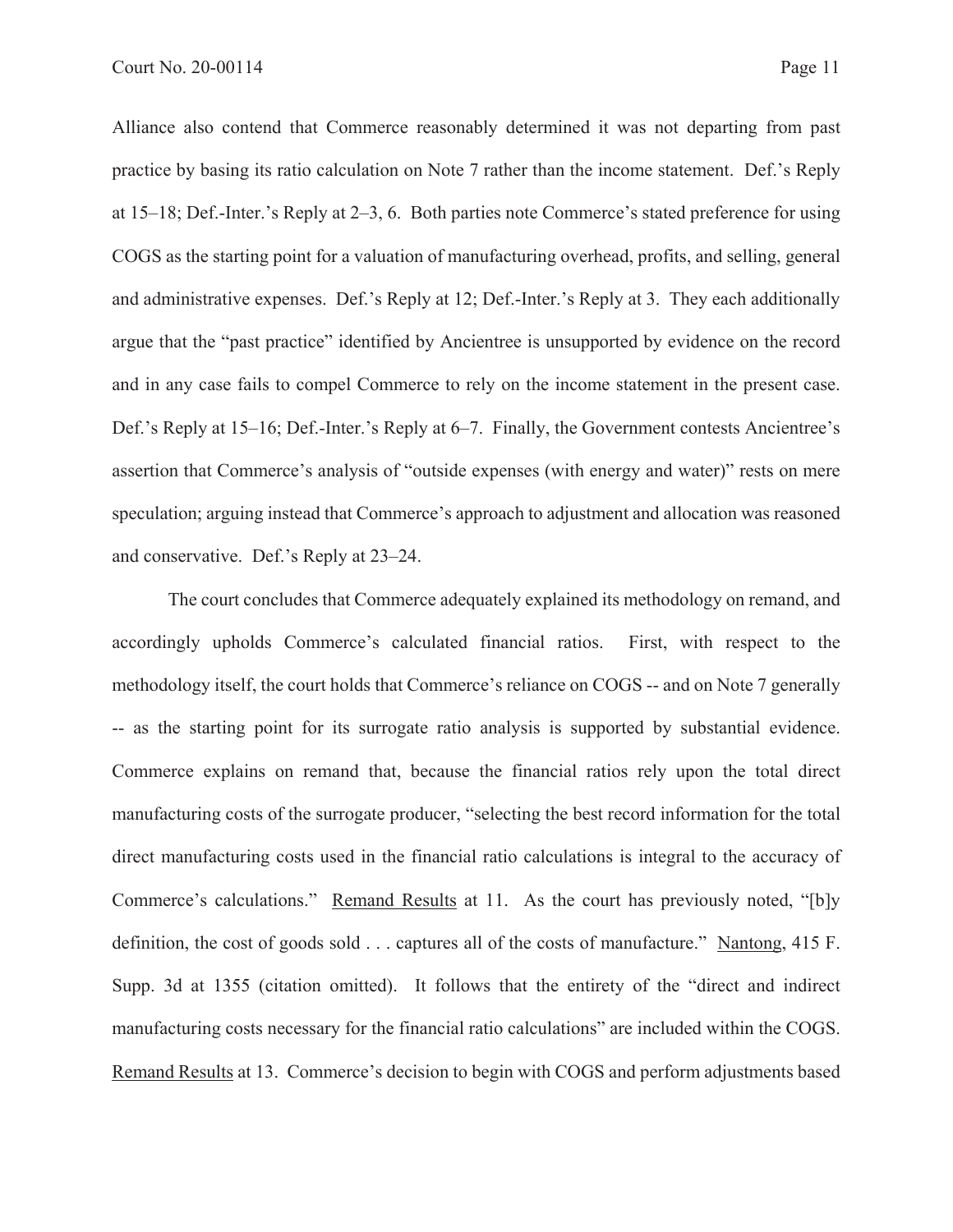on change in inventory and production overhead costs (to calculate cost of manufacturing) and on energy and direct materials/labor costs (to calculate manufacturing overhead) thus reflects a reasonable methodological approach to calculating the applicable financial ratios. Id. at 35–36; 38–39. To require Commerce to rely instead on the line-item costs which make up COGS would at best entail needless summation, and at worst (where, as here, those line item costs fail to delineate between manufacturing, administrative, and selling expenses) require substantial additional labor to disaggregate costs into their component functions, if accurate disaggregation is possible at all. As Ancientree provides no evidence that the COGS relied upon by Commerce is itself inaccurate, its argument that a ratio calculation based on the Sigstrat income statement is necessarily superior indeed seems to "conflate[] the use of several line items with accuracy." Id. at 35. The court therefore rejects Ancientree's argument, and concludes that substantial evidence supports Commerce's determination that COGS provides the more-accurate starting point for financial ratio calculation.

Second, with respect to Commerce's prior investigations, there is insufficient evidence that Commerce has any "normal" or established past practice for the calculation of surrogate financial ratios. The determinations cited by Ancientree for the proposition that Commerce "has always started with the [income] statement" for its ratio calculations fail to support this conclusion. Pl.'s Br. at 6. Two of the cited determinations do not discuss financial ratio calculation at all in their published IDMs. See Multilayered Wood Flooring from the People's Republic of China: Final Results of Antidumping Duty Admin. Rev., Final Determ. of No Shipments, and Final Partial Rescission of Antidumping Duty Admin. Rev.; 2014–2015, 82 Fed. Reg. 25,766 (Dep't Commerce June 5, 2017); Certain Hardwood Plywood Products from the People's Republic of China: Final Determ. of Sales at Less Than Fair Value, and Final Affirmative Determ. of Critical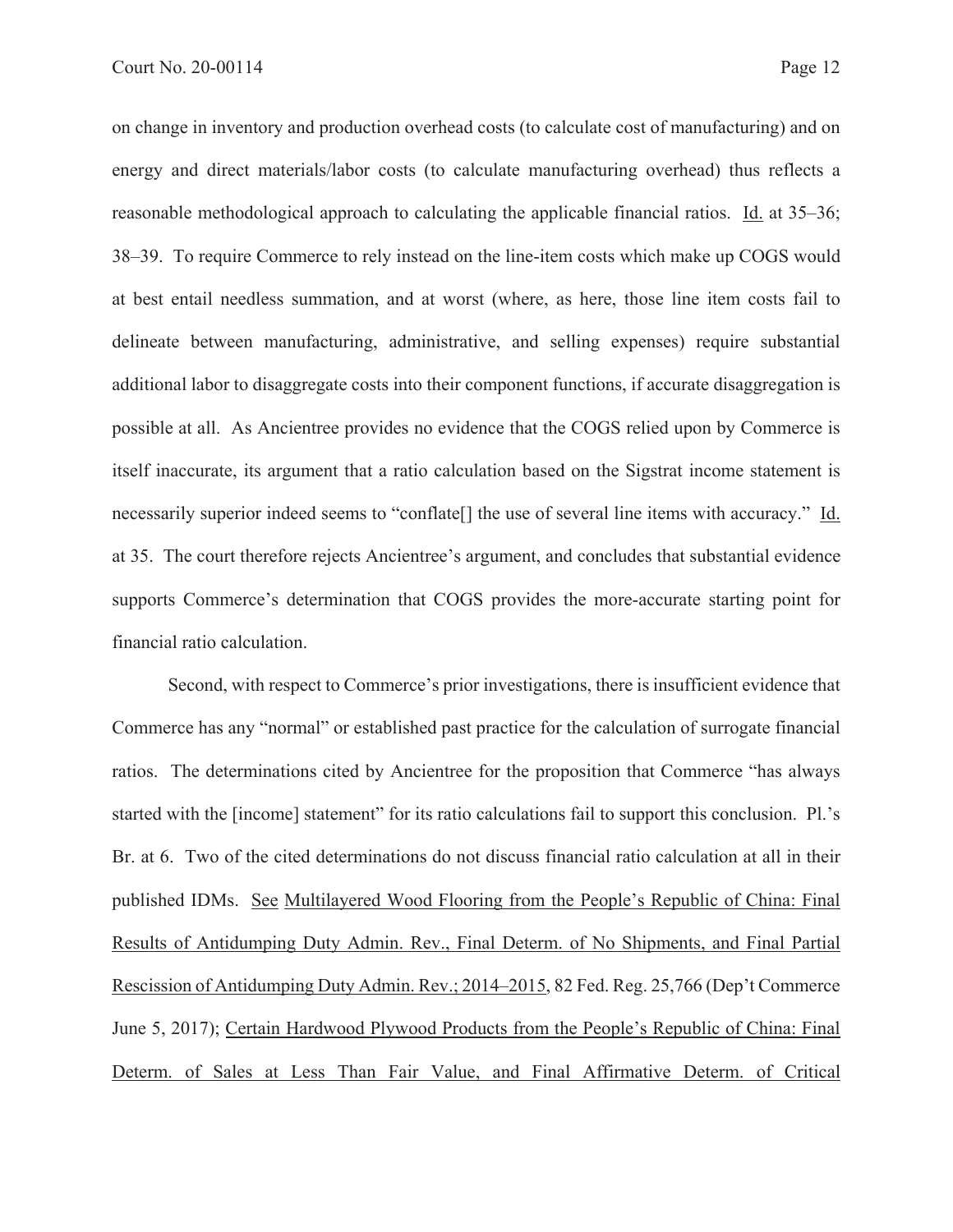Circumstances, in Part, 82 Fed. Reg. 53,460 (Dep't Commerce November 16, 2017). In two more, the IDMs clearly state that Commerce based its surrogate financial ratio analysis on adjusted COGS, just as it did in the present case. MLWF 2013–2014 and accompanying IDM at 27–28; Multilayered Wood Flooring from the People's Republic of China: Final Results of Antidumping Duty Admin. Rev. and New Shipper Rev. and Final Determ. of No Shipments; 2017–2018, 85 Fed. Reg. 78,118 (Dep't Commerce December 3, 2020) and accompanying IDM at Cmt. 1. Furthermore, as the Government notes, Ancientree fails to address the examples cited by Commerce -- MLWF 2013–2014 and Nantong Uniphos Chems. Co. v. United States, 415 F. Supp. 3d 1345 -- for the proposition that Commerce in fact prefers to begin its analysis with COGS. Def.'s Br. at 19. As the only evidence of contrary past practice currently before the court is therefore MLWF 2016–2017, and as "isolated investigations [do] not prove the existence of past practice[]" but rather only that "Commerce thought differently on different facts and different times," the court concludes that Commerce did not deviate impermissibly from its past practice by basing its surrogate financial ratio calculation on COGS in the present case. CP Kelco US, Inc. v. United States, 39 CIT \_\_, \_\_, 2015 WL 1544714 at \*10 (2015).

Finally, the court rejects Ancientree's argument that Commerce's adjustments to COGS amount to "mere speculation" and are therefore unsupported by substantial evidence. Pl.'s Br. at 5. Commerce explains its adjustments to COGS in detail in the Remand Results, and indicates the general accounting principles supporting its conclusions that (1) production overheads encompassed all non-basic manufacturing costs, including energy costs, fixed personnel costs, and depreciation; and (2) outside expenses, including energy and water, are encompassed within production overhead. Remand Results at 37–39. Commerce acknowledges that its adjustments necessarily require a degree of speculation simply because Commerce is not empowered to go